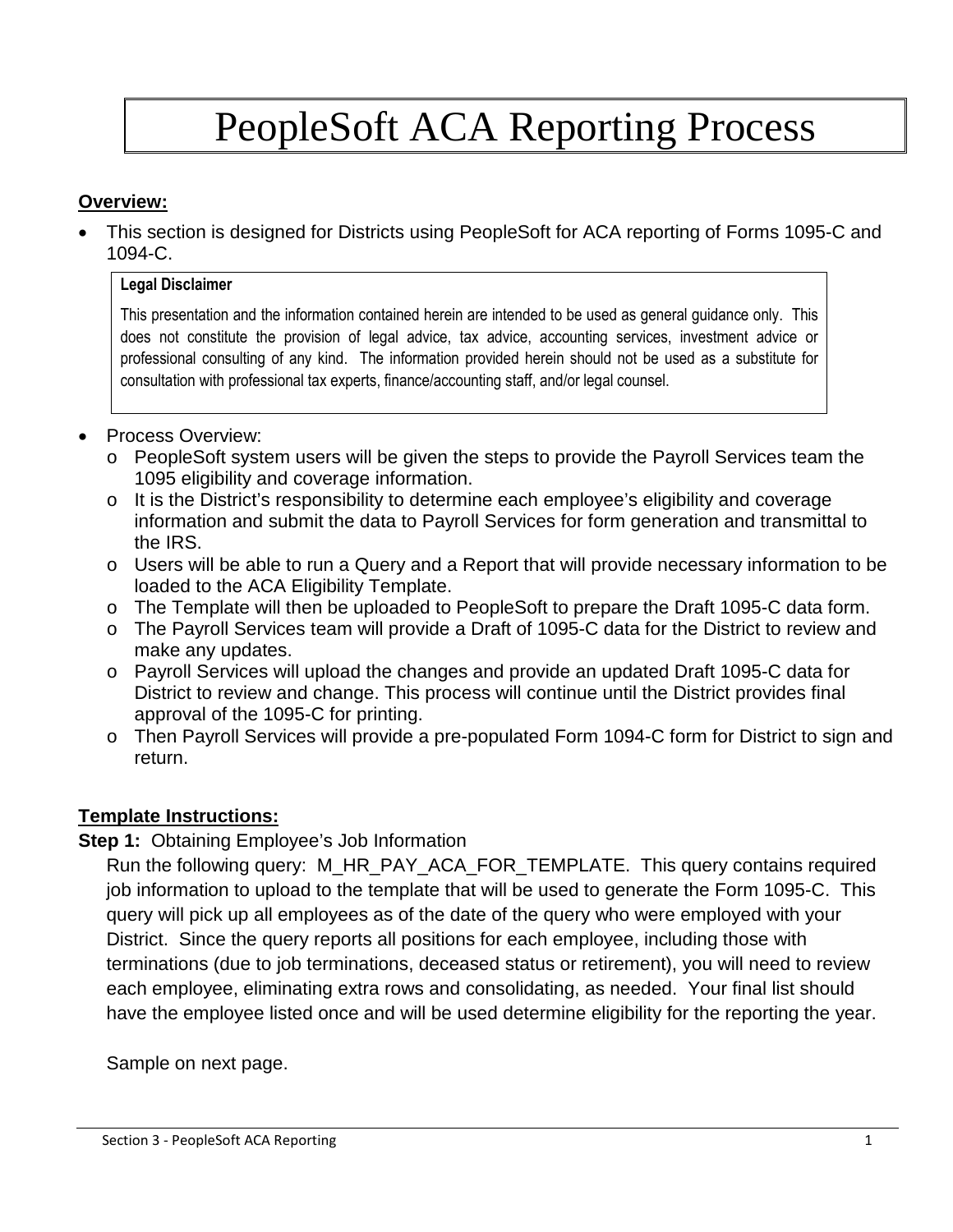# Original Download of query:

| Empl ID |          |                |    |                 | Name x Last Name x Empl Rec x Hire Dat x Term Dal x Prim/Se x Posit# x Empl Class |                                          | <sup>v</sup> Descr             | <b>Full/PT</b>      | $\cdot$ STD HR per VI $\cdot$ FTE | <b>Pay Statu</b>         |
|---------|----------|----------------|----|-----------------|-----------------------------------------------------------------------------------|------------------------------------------|--------------------------------|---------------------|-----------------------------------|--------------------------|
| XXXXXX  | ERIC     | <b>MORFIN</b>  | 0. | 9/20/2004       |                                                                                   | Primary Job 10490461 Certificated        | Teacher                        | Full-Time 10 months |                                   | 35.00 1.000000 Active    |
| XXXXXX  | ERIC     | <b>MORFIN</b>  |    | 9/20/2004       |                                                                                   | Secondary J 10491710 Certificated Hourly | Certificated Hourly-Extra Time | Hourly              |                                   | 1.00 0.000000 Active     |
| XXXXXX  | JOHN     | SWAFFORD       | 0. | 9/5/1995        |                                                                                   | Primary Job 10490913 Certificated        | Teacher                        | Full-Time 10 months |                                   | 35.00 1.000000 Active    |
| XXXXXX  | JOHN     | SWAFFORD       |    | 9/5/1995        |                                                                                   | Secondary J 10491710 Certificated Hourly | Certificated Hourly-Extra Time | Hourly              |                                   | 1.00 0.000000 Active     |
| XXXXXX  | NICOLE   | <b>BROWN</b>   |    | 1/31/2005       |                                                                                   | Primary Job 10490581 Certificated        | Teacher                        | Full-Time 10 months |                                   | 35.00 1.000000 Active    |
| XXXXXX  | NICOLE   | <b>BROWN</b>   |    | 2 1/31/2005     |                                                                                   | Secondary J 10491710 Certificated Hourly | Certificated Hourly-Extra Time | Hourly              |                                   | 1.00 0.000000 Active     |
| XXXXXX  | LAURETTE | PILKERTON      |    | $0$ $2/21/2007$ |                                                                                   | Primary Job 10490263 Certificated        | Teacher                        | Part-Time 10 months |                                   | 14.00 0.400000 Active    |
| XXXXXX  | LAURETTE | PILKERTON      |    | 2/21/2007       | 6/30/2016 Secondary J 10491200 Substitutes                                        |                                          | Substitute Teacher             | Daily               |                                   | 5.00 0.000000 Terminated |
| XXXXXX  | LAURETTE | PILKERTON      |    | 2 2/21/2007     |                                                                                   | Secondary J 10491710 Certificated Hourly | Certificated Hourly-Extra Time | Hourly              |                                   | 1.00 0.000000 Active     |
| XXXXXX  | LAURETTE | PILKERTON      |    | 3 2/21/2007     |                                                                                   | Secondary J 10491900 Certificated Hourly | Summer School Teacher          | Hourly              |                                   | 1.00 0.000000 Active     |
| XXXXXX  | LAURETTE | PILKERTON      | 4  | 8/18/2016       |                                                                                   | Secondary J 10490724 Certificated        | Teacher                        | Part-Time 10 months |                                   | 14.00 0.400000 Active    |
| XXXXXX  | GAIL     | <b>VOORHES</b> |    | $0$ 9/14/1990   |                                                                                   | Primary Job 10491200 Substitutes         | Substitute Teacher             | Daily               |                                   | 5.00 0.000000 Active     |
| XXXXXX  | GAIL     | <b>VOORHES</b> |    | 9/14/1990       |                                                                                   | Secondary J 10491710 Certificated Hourly | Certificated Hourly-Extra Time | Hourly              |                                   | 1.00 0.000000 Active     |

#### Sample of rows to remove:

| Empl ID | <b>First Name</b> | Last Name        | Empl Record Hire Date Term Date Prim/Sec Posit# |                        |                                            | <b>Empl Class</b>                        | Descr                                 | Full/PT             | <b>STD HR per WeeFTE</b> |                       | <b>Pay Status</b>        |
|---------|-------------------|------------------|-------------------------------------------------|------------------------|--------------------------------------------|------------------------------------------|---------------------------------------|---------------------|--------------------------|-----------------------|--------------------------|
| XXXXXX  | ERIC              | <b>MORFIN</b>    | 0                                               | 9/20/2004              |                                            | Primary Job 10490461 Certificated        | Teacher                               | Full-Time 10 months |                          | 35.00 1.000000 Active |                          |
| XXXXXX  | <b>ERIC</b>       | <b>MORFIN</b>    |                                                 | 1 9/20/2004            |                                            | Secondary J 10491710 Certificated Hourly | <b>Certificated Hourly-Extra Time</b> | <b>Hourly</b>       |                          | 1.00 0.000000 Active  |                          |
| XXXXXX  | <b>JOHN</b>       | SWAFFORD         | 0                                               | 9/5/1995               |                                            | Primary Job 10490913 Certificated        | Teacher                               | Full-Time 10 months |                          | 35.00 1.000000 Active |                          |
| XXXXXX  | <b>JOHN</b>       | <b>SWAFFORD</b>  |                                                 | 9/5/1995               |                                            | Secondary J 10491710 Certificated Hourly | <b>Certificated Hourly-Extra Time</b> | <b>Hourly</b>       |                          | 1.00 0.000000 Active  |                          |
| XXXXXX  | <b>NICOLE</b>     | <b>BROWN</b>     |                                                 | 1/31/2005              |                                            | Primary Job 10490581 Certificated        | Teacher                               | Full-Time 10 months |                          | 35.00 1.000000 Active |                          |
| XXXXXX  | <b>NICOLE</b>     | <b>BROWN</b>     |                                                 | $2 \frac{1}{31/2005}$  |                                            | Secondary J 10491710 Certificated Hourly | <b>Certificated Hourly-Extra Time</b> | <b>Hourly</b>       |                          | 1.00 0.000000 Active  |                          |
| XXXXXX  | <b>LAURETTE</b>   | <b>PILKERTON</b> |                                                 | $0$ 2/21/2007          |                                            | Primary Jol 10490263 Certificated        | Teacher                               | Part-Time 10 months |                          | 14.00 0.400000 Active |                          |
| XXXXXX  | <b>LAURETTE</b>   | <b>PILKERTON</b> |                                                 | $1 \frac{2}{21/2007}$  | 6/30/2016 Secondary J 10491200 Substitutes |                                          | <b>Substitute Teacher</b>             | <b>Daily</b>        |                          |                       | 5.00 0.000000 Terminated |
| XXXXXX  | <b>LAURETTE</b>   | <b>PILKERTON</b> |                                                 | $2 \frac{2}{21212007}$ |                                            | Secondary J 10491710 Certificated Hourly | <b>Certificated Hourly-Extra Time</b> | <b>Hourly</b>       |                          | 1.00 0.000000 Active  |                          |
| XXXXXX  | <b>LAURETTE</b>   | <b>PILKERTON</b> |                                                 | $3 \frac{2}{21/2007}$  |                                            | Secondary J 10491900 Certificated Hourly | <b>Summer School Teacher</b>          | Hourly              |                          | 1.00 0.000000 Active  |                          |
| XXXXXX  | <b>LAURETTE</b>   | <b>PILKERTON</b> |                                                 | 4 8/18/2016            |                                            | Secondary 10490724 Certificated          | <b>Teacher</b>                        | Part-Time 10 months |                          | 14.00 0.400000 Active |                          |
| XXXXXX  | GAIL              | <b>VOORHES</b>   | 0                                               | 9/14/1990              |                                            | Primary Job 10491200 Substitutes         | Substitute Teacher                    | Daily               |                          | 5.00 0.000000 Active  |                          |
| XXXXXX  | <b>GAIL</b>       | <b>VOORHES</b>   |                                                 | $1 \frac{9}{14/1990}$  |                                            | Secondary J 10491710 Certificated Hourly | <b>Certificated Hourly-Extra Time</b> | <b>Hourly</b>       |                          | 1.00 0.000000 Active  |                          |

# NOTE:

**Eric Morfin, John Swafford and Nicole Brown** have an Active Pay status with an FTE of 35 hours per week and FTE 1.0 and additional Hourly Positions. These Teachers have already qualified for Benefits with 30 hours or greater. You can remove the other Job Hourly records (highlighted in yellow) since they have qualified with the STD HRs per week of 35 hours.

**Laurette Pilkerton** has two Job records of 14 hours per week and an FTE .40 each and additional Daily and Hourly positions. You will need to combine the two records and change the hours per week to 28 and the FTE to .80 and remove the daily and hourly positions and position that have been terminated (highlighted in yellow).

**Gail Voorhes** does not have an FTE and does not have a job assignment that averages 30 hours or more. Remove one row (typically the row that is the lowest FTE/fewest Standard Hours-highlighted in yellow).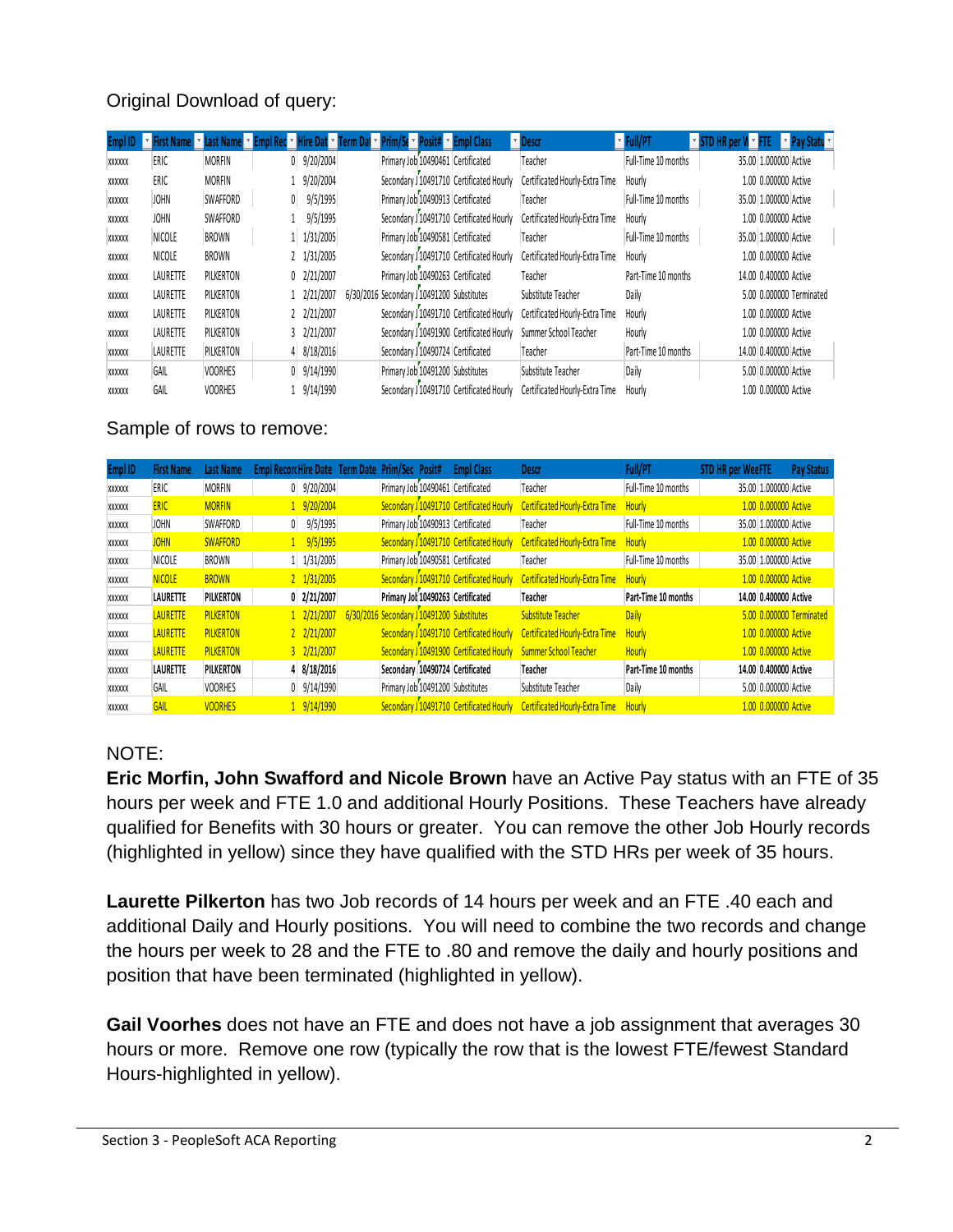# **Step 2: Copying the consolidated Employee list to the Template**

After you have evaluated and edited the employee data from the Query, copy and paste it to the template. Then complete the required columns on the template.



#### **The first part of the template (columns in blue) matches the Query columns (job data):**

# **Step 3: Complete the second part of the template (columns in orange) for eligibility:**

|                                |                                                          |                     |  | w                                           |                          |      |      | AA                                 | AB                              | AC                   | AD                                          | <b>AE</b>          |
|--------------------------------|----------------------------------------------------------|---------------------|--|---------------------------------------------|--------------------------|------|------|------------------------------------|---------------------------------|----------------------|---------------------------------------------|--------------------|
|                                |                                                          |                     |  |                                             |                          |      |      |                                    |                                 |                      | <b>Non-Assessment Reason:</b>               |                    |
|                                |                                                          |                     |  |                                             |                          |      |      |                                    |                                 |                      | Leave Blank - OR -                          |                    |
| <b>ACA Eligibility Status:</b> |                                                          | <b>Work Period:</b> |  |                                             |                          |      |      |                                    |                                 |                      | <b>FYR = First Year as ALE Period</b>       |                    |
| A = Always Eligible            |                                                          | $M =$ Monthly       |  |                                             |                          |      |      |                                    |                                 |                      | <b>ICS = Initial Period - Status Change</b> |                    |
| $E =$ Eligible                 |                                                          | $M =$ Weekly        |  |                                             |                          |      |      | <b>Calculation</b>                 |                                 | Non-                 | <b>IHR = Initial Period - Hire</b>          | Non-Assessment     |
| $X =$ Excluded                 |                                                          | I = Ineligible      |  |                                             |                          |      |      | <b>Stability Stability Method:</b> |                                 | <b>Assessment II</b> | <b>RH = Initial Period - Rehire</b>         | <b>End Date:</b>   |
| $I = Ineligible$               | <b>Hours of Service <math>U = To Be</math></b>           |                     |  | <b>Evaluation Evaluation Administration</b> | Administration Begin End |      |      |                                    | M = Monthly Measurement Period: |                      | <b>WCS = Wait Period - Status Change</b>    | Leave Blank if Not |
|                                | $U = To be determined$   $(H, H)$ like 2.51   Determined |                     |  | Begin Date End Date Begin Date              | <b>End Date</b>          | Date | Date | $L =$ Look Back Weeks              |                                 | Y or N               | <b>WHR = Wait Period - Hire</b>             | <b>Applicable</b>  |

# **Obtaining Average Hours of Service (Column S)**

 To populate the Hours of Service in Column S, use the ACA Report by District (see Third Party ACA Reporting file for instructions). Note: this is a general tool so be sure to review all rows, paying particular attention to monthly Certificated part-time employees.

#### **Completing the other remaining Eligibility columns (in orange):**

To assist you in completing the Eligibility section (orange columns), we have provided brief descriptions of the required columns (see the following pages). These descriptions below are intended to assist you as you complete the template and are not necessarily full definitions as defined by the IRS. For full definitions and instructions, please refer to the IRS website/ACA.

#### **Legal Disclaimer**

This presentation and the information contained herein is intended to be used as general guidance only. This does not constitute the provision of legal advice, tax advice, accounting services, investment advice, or professional consulting of any kind. The information provided herein should not be used as a substitute for consultation with professional tax experts, finance/accounting staff, and/or legal counsel.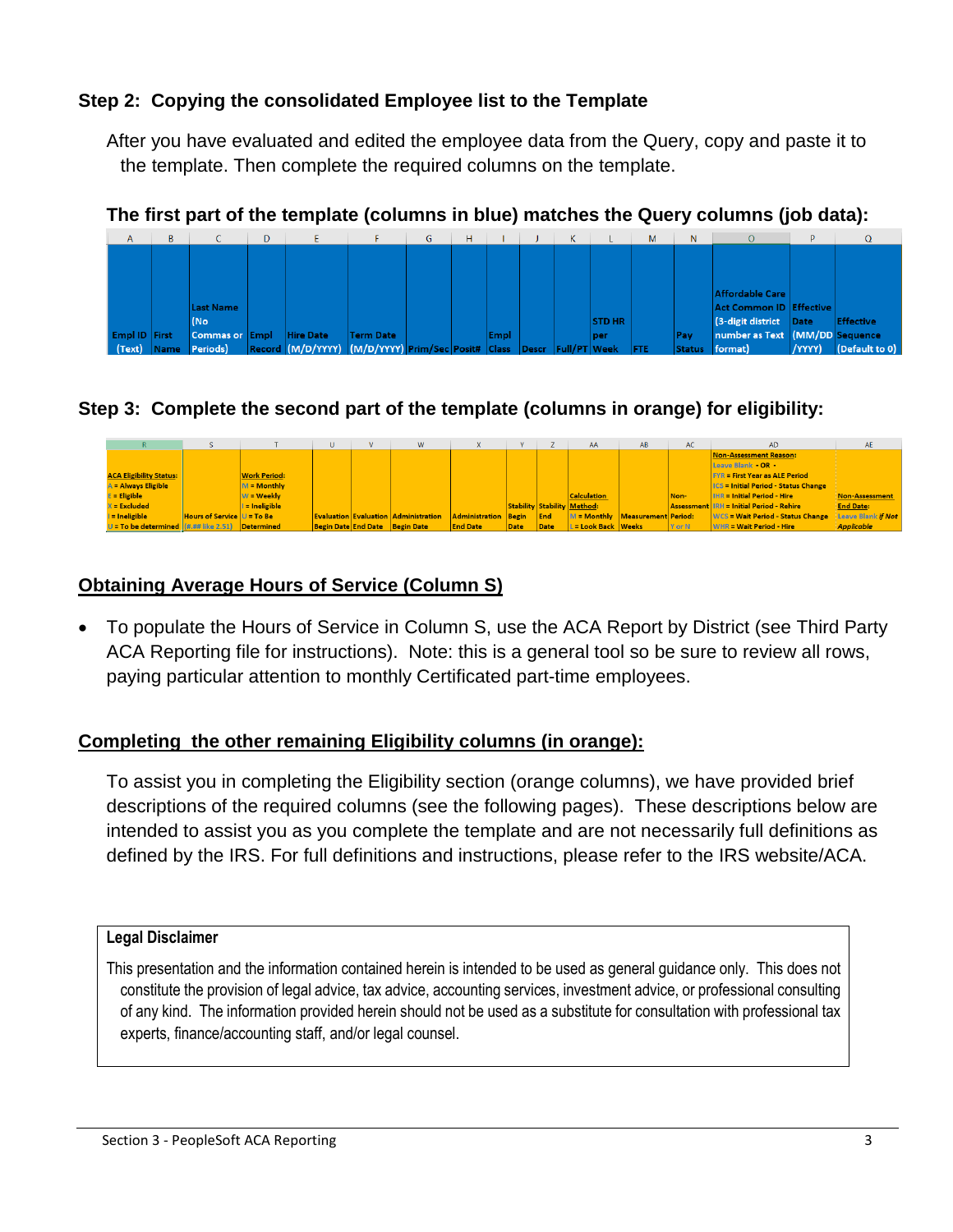# **Column Descriptions: For Eligibility**

| <b>Column</b>             | <b>Notes</b>                                                                                                                                                                                                                                                                                                                                                                                                                                                                                                                                                                                                                                                                                                                                                                                                                                                                                                                                                               |
|---------------------------|----------------------------------------------------------------------------------------------------------------------------------------------------------------------------------------------------------------------------------------------------------------------------------------------------------------------------------------------------------------------------------------------------------------------------------------------------------------------------------------------------------------------------------------------------------------------------------------------------------------------------------------------------------------------------------------------------------------------------------------------------------------------------------------------------------------------------------------------------------------------------------------------------------------------------------------------------------------------------|
| <b>Eligibility Status</b> | Always Eligible: A salaried full time employee who is always<br>$\bullet$<br>eligible for Benefits. Enter value A- (review full time status<br>definition).<br>Eligible: An employee whose average hours is equal to or above<br>$\bullet$<br>the minimum hours/week or hours/month so that the employee<br>is considered Benefits Full Time. The employee is eligible for<br>Benefits. Enter value E.<br><b>Excluded:</b> For example, volunteer employees, student<br>$\bullet$<br>employees. Enter value X.<br>Ineligible: An employee whose average hours is below the<br>$\bullet$<br>minimum hours/week or hours/month so that the employee is<br>considered for Benefits Part time. The employee is not eligible<br>for Benefits. Enter value I.<br>To be determined: Unable to determine whether the employee is<br>$\bullet$<br>Benefits Part Time for Full Time. District needs to review and<br>determine the employee's ACA Eligibility status. Enter value U. |
| <b>Hours of Service</b>   | Hours for which an employee is paid (or entitled to payment), and<br>paid time off due to vacation, holiday, illness, jury duty, military duty<br>and Leave of Absence. Please enter the average hours based on<br>all jobs for the employee. Review all rows, especially for monthly<br>part-time Certificated employees.<br>Run the ACA Report by District. Instructions on running that<br>report can be found in the documentation Section 4 – Third<br>Party ACA Reporting found on the ACA page of the Payroll<br>Audit website. You will need to calculate the average hours.                                                                                                                                                                                                                                                                                                                                                                                       |
| <b>Work Period</b>        | ACA Full time employee is defined as working or hired and<br>expected to work at least 30 hours per week or 130 hours per<br>month: (52 weeks x 30 hours)/12 month.<br>Enter W for a Weekly work period for average hours of service.<br>$\bullet$<br>Enter M for a Monthly work period for average hours of service.<br>$\bullet$<br>Enter I for Ineligible, if the employee is not eligible for Benefits<br>due to average hours being below the minimum hours/week or<br>hours/month.<br>Enter U if district is Unable to determine whether the employee<br>is Benefits Part Time for Full Time. District needs to review and<br>determine the employee's ACA Eligibility status.                                                                                                                                                                                                                                                                                       |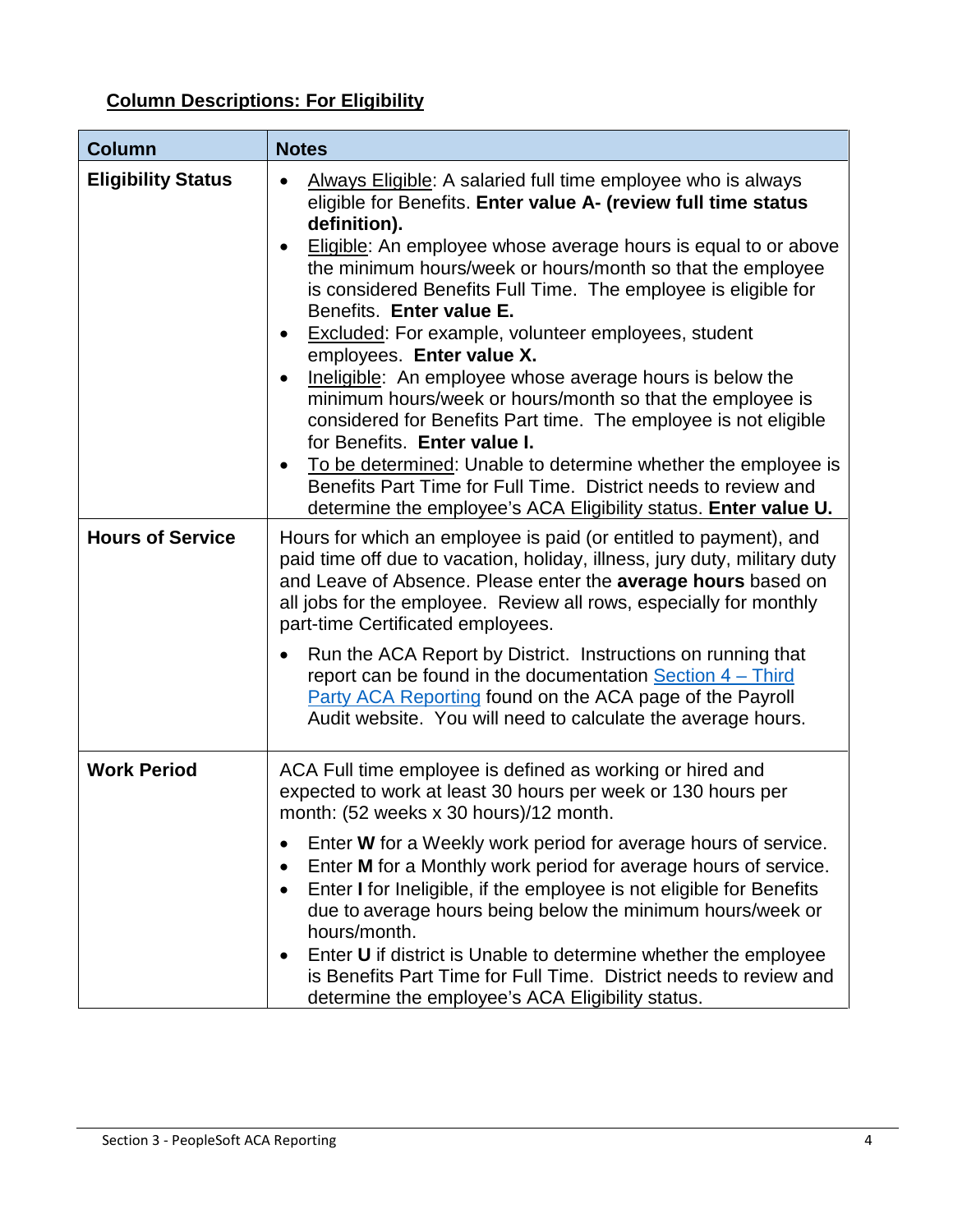# **Column Descriptions: For Eligibility Cont'd.**

| <b>Column</b>                              | <b>Notes</b>                                                                                                                                                                                                             |
|--------------------------------------------|--------------------------------------------------------------------------------------------------------------------------------------------------------------------------------------------------------------------------|
| <b>Evaluation Begin</b>                    | Also known as Measurement Period.                                                                                                                                                                                        |
| <b>Date</b>                                | This is a measurement or evaluation period that is chosen by the<br>employer that applies to all employees (except new) to determine<br>the employee's average service hours. This can be a period of 3<br>to 12 months. |
|                                            | Please indicate the start date of the Evaluation period selected<br>by your District.                                                                                                                                    |
| <b>Evaluation End Date</b>                 | Indicate the end date of the Evaluation period as explained<br>$\bullet$<br>above.                                                                                                                                       |
| <b>Administration</b><br><b>Begin Date</b> | Administrative Period can be a total maximum date of 90 days and<br>usually follows the end of the evaluation date and before the<br>beginning of the Stability period.                                                  |
|                                            | Indicate the Begin date of the Administration period.<br>$\bullet$                                                                                                                                                       |
| <b>Administration End</b><br><b>Date</b>   | Indicate the end date of the Administration period as explained<br>$\bullet$<br>above.                                                                                                                                   |
| <b>Stability Begin Date</b>                | The Stability period should be a period of at least 6 months and<br>cannot be shorter than the corresponding Measurement or<br><b>Evaluation Period.</b>                                                                 |
|                                            | Indicate the Stability Begin Date<br>٠                                                                                                                                                                                   |
| <b>Stability End Date</b>                  | Indicate the end date of the Stability Period as explained<br>$\bullet$<br>above                                                                                                                                         |
| <b>Calculation Method:</b>                 | The method used to determine full time ACA eligibility                                                                                                                                                                   |
|                                            | Indicate <b>M</b> for monthly<br>$\bullet$<br>Indicate L for Look Back.                                                                                                                                                  |
| <b>Measurement Weeks</b>                   | Number of weeks in the evaluation period<br>$\bullet$                                                                                                                                                                    |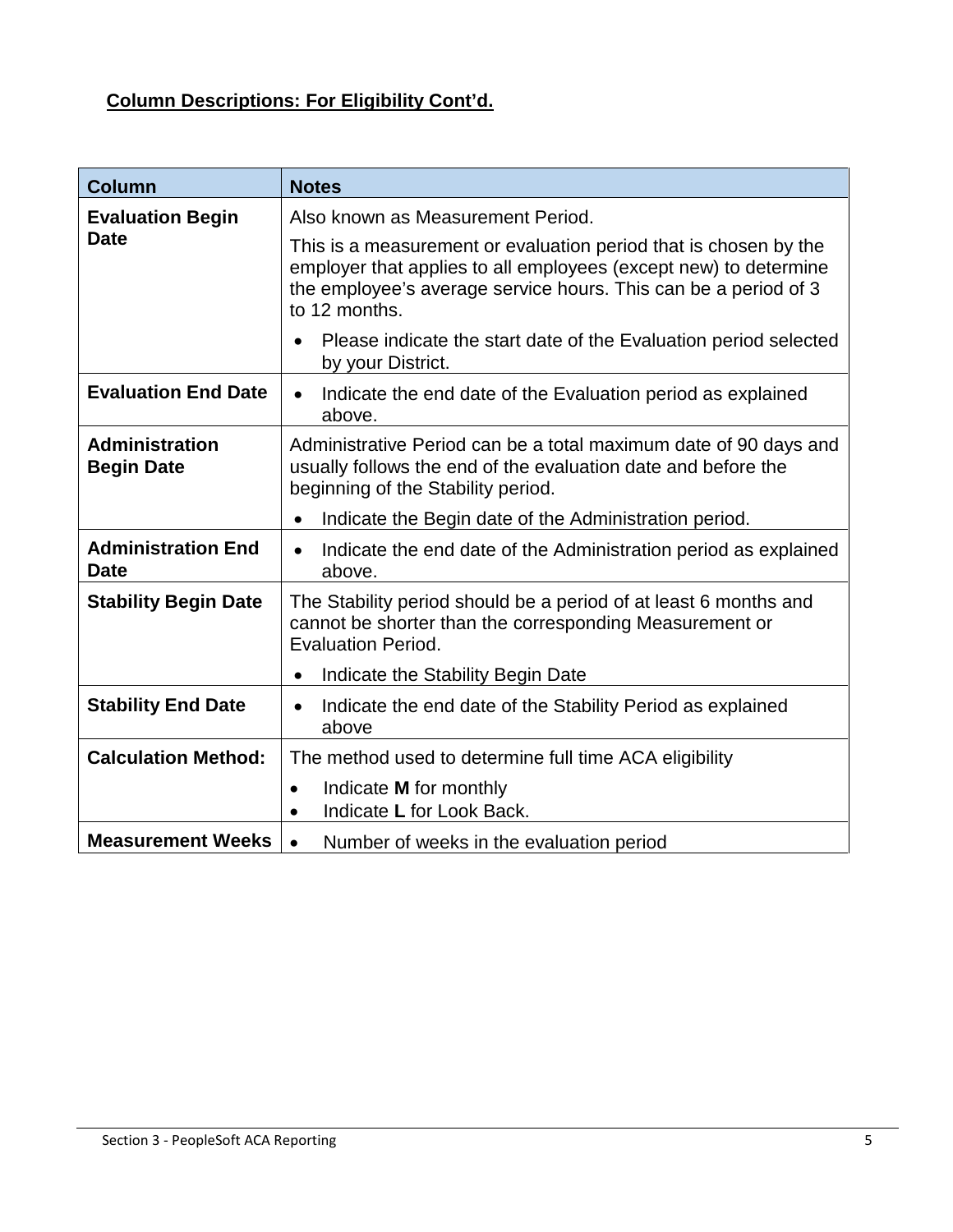# **Column Descriptions: For Eligibility Cont'd.**

| <b>Column</b>                            | <b>Notes</b>                                                                                                                                                                                                                                                                                                                                                                                                                                                                                                                                                                                                                                                                                                                                                                                                                                                                                                                                                                                                                                                                                                                                                                                                                                                                                                                                                                                                                                                                                                                              |
|------------------------------------------|-------------------------------------------------------------------------------------------------------------------------------------------------------------------------------------------------------------------------------------------------------------------------------------------------------------------------------------------------------------------------------------------------------------------------------------------------------------------------------------------------------------------------------------------------------------------------------------------------------------------------------------------------------------------------------------------------------------------------------------------------------------------------------------------------------------------------------------------------------------------------------------------------------------------------------------------------------------------------------------------------------------------------------------------------------------------------------------------------------------------------------------------------------------------------------------------------------------------------------------------------------------------------------------------------------------------------------------------------------------------------------------------------------------------------------------------------------------------------------------------------------------------------------------------|
| <b>Non-Assessment</b><br><b>Period</b>   | A Limited Non-Assessment Period generally refers to a period<br>during which an ALE Member will not be subject to an assessable<br>payment and in certain cases for a full-time employee, regardless<br>of whether that employee is offered health coverage during that<br>period. Please provide the Non-Assessment begin date if<br>applicable.                                                                                                                                                                                                                                                                                                                                                                                                                                                                                                                                                                                                                                                                                                                                                                                                                                                                                                                                                                                                                                                                                                                                                                                         |
|                                          | Indicate Y for Yes<br>Indicate N for No<br>$\bullet$                                                                                                                                                                                                                                                                                                                                                                                                                                                                                                                                                                                                                                                                                                                                                                                                                                                                                                                                                                                                                                                                                                                                                                                                                                                                                                                                                                                                                                                                                      |
| <b>Non-Assessment</b>                    | Non-Assessment Reason:                                                                                                                                                                                                                                                                                                                                                                                                                                                                                                                                                                                                                                                                                                                                                                                                                                                                                                                                                                                                                                                                                                                                                                                                                                                                                                                                                                                                                                                                                                                    |
| Reason                                   | Leave Blank - OR - Choose one of the following values                                                                                                                                                                                                                                                                                                                                                                                                                                                                                                                                                                                                                                                                                                                                                                                                                                                                                                                                                                                                                                                                                                                                                                                                                                                                                                                                                                                                                                                                                     |
|                                          | $FYR = First Year$ as ALE Period (January through March of the<br>first calendar year in which an employer is an ALE, but only for<br>an employee who was not offered health coverage by the<br>employer at any point during the prior calendar year. For<br>example, 2015 is not the first year that an employer is an ALE,<br>if that employer was an ALE in 2014). This is rare and may not<br>apply.<br><b>IHR</b> = Initial Period – Hire (Variable hour employee, seasonal<br>employee or part-time employee at the initial measurement<br>period due to hire.)<br><b>IRH</b> = Initial Period – Rehire (A variable hour employee,<br>seasonal employee or part-time employee at the initial<br>measurement period due to rehire.)<br><b>ICS</b> = Initial Period - Status Change (The employee is<br>reasonably expected to be a full-time employee at waiting<br>period, and the employment status then changes to be a<br>variable hour employee, seasonal employee or part-time<br>employee.)<br>$WHR = Wait Period - Hire: The employee is reasonably$<br>expected to be a full-time employee at waiting period due to<br>hire.<br>$WRH = Wait Period - Rehire (The employee is reasonably$<br>expected to be a full-time employee at waiting period due to<br>rehire.)<br><b>WCS</b> = Wait Period - Status Change (A variable employee,<br>seasonal employee or part-time employee at the initial<br>measurement period, whose employment status then changes<br>to a position that is reasonably expected to be full-time.) |
| <b>Non-Assessment</b><br><b>End Date</b> | Enter the end date of the non-assessment period                                                                                                                                                                                                                                                                                                                                                                                                                                                                                                                                                                                                                                                                                                                                                                                                                                                                                                                                                                                                                                                                                                                                                                                                                                                                                                                                                                                                                                                                                           |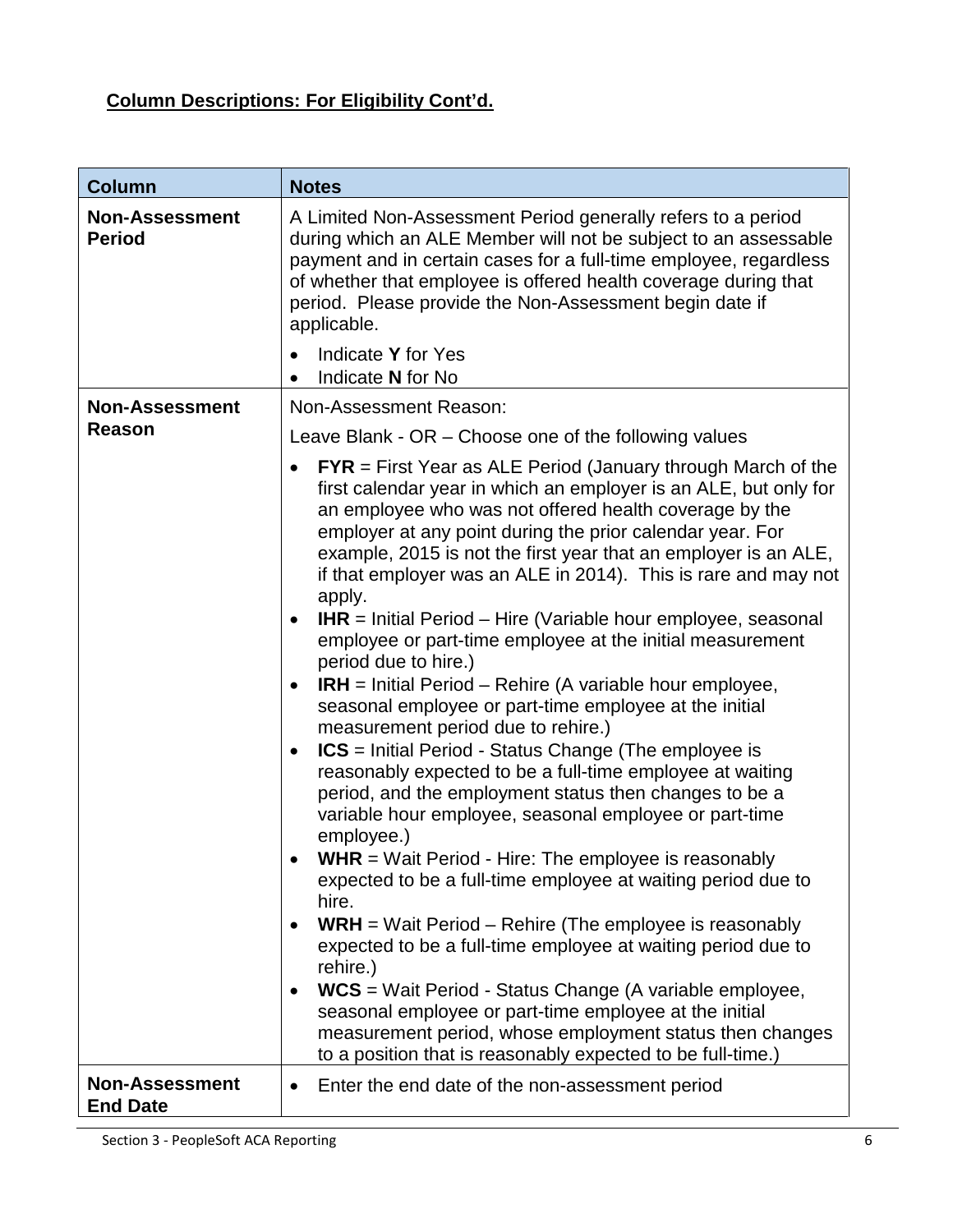#### **Step 3: Draft 1095-C data**

 Payroll Services will then load the template to PeopleSoft to produce a Draft of the 1095-C data in an Excel file.

| Name               | İID           |      | Employe Data Source Typ All Months Jan |    | <b>IMar</b> | <b>IFeb</b> | <b>Apr</b> | May | IJun. | IJul | Aug | Sep | <b>IOct</b> | <b>INov</b> | <b>IDec</b> |  |
|--------------------|---------------|------|----------------------------------------|----|-------------|-------------|------------|-----|-------|------|-----|-----|-------------|-------------|-------------|--|
| Veach, Gary M      | <b>XXXXXX</b> | CDS1 |                                        | 1E | 1E          | 1E          | 1E         | 1E  | 1E    | 1E   | 1E  | 1E  | 1E          | 1E          | 1E          |  |
| Veach, Gary M      | <b>XXXXXX</b> | CDS2 |                                        | 2C | 2C          | 2C          | 2C         | 2C  | 2C    | 2C   | 2C  | 2C  | 2С          | 2C          | 2C          |  |
| Veach, Gary M      | <b>XXXXXX</b> | LCST |                                        |    |             |             |            |     |       |      |     |     |             |             |             |  |
| Robinson, Ginny D  | <b>XXXXXX</b> | CDS1 |                                        | 1E | 1E          | 1E          | 1E         | 1E  | 1Ε    | 1E   | 1E  | 1E  |             | 16          | 1Ε          |  |
| Robinson, Ginny D  | <b>XXXXXX</b> | CDS2 |                                        | 2C | 2C          | 2C          | 2C         | 2C  | 2C    | 2C   | 2C  | 2C  | 2С          | 2C          | 2C          |  |
| Robinson, Ginny D  | <b>XXXXXX</b> | LCST |                                        |    |             |             |            |     |       |      |     |     |             |             |             |  |
| Beeunas, Kenneth R | <b>XXXXXX</b> | CDS1 |                                        | 1E | 1E          | 1E          | 1E         | 1E  | 1H    | 1H   | 1H  | 1H  | 1H          | 1H          | 1H          |  |
| Beeunas, Kenneth R | <b>XXXXXX</b> | CDS2 |                                        | 20 | 2C          | 2C          | 2C         | 2C  | 2B    | 2A   | 2A  | 2A  | 2A          | 2A          | 2A          |  |
| Beeunas, Kenneth R | <b>XXXXXX</b> | LCST |                                        |    |             |             |            |     |       |      |     |     |             |             |             |  |

- District will need to review the results for each employee.
- Please see Glossary of Terminology for 1095C indicator Codes.
	- Following is a general guide to reading the Excel file

| <b>Column</b>        | <b>Value</b>     | <b>Description</b>                                                                                                                                                                                                                                                                                                                                                                                                                         |
|----------------------|------------------|--------------------------------------------------------------------------------------------------------------------------------------------------------------------------------------------------------------------------------------------------------------------------------------------------------------------------------------------------------------------------------------------------------------------------------------------|
| <b>Employee Data</b> | CDS1             | Code Series 1 (refers to Offer of Coverage) addresses:<br>Whether an individual was offered coverage<br>$\circ$<br>What type of coverage was offered<br>O<br>Which months that coverage was Offered<br>$\circ$                                                                                                                                                                                                                             |
|                      | CDS <sub>2</sub> | Code Series 2 (refers to Safe Harbor Code) addresses:                                                                                                                                                                                                                                                                                                                                                                                      |
|                      |                  | Whether the individual was employed and if so, whether<br>$\circ$<br>he or she was full time or part time<br>Whether the employee was enrolled in coverage<br>$\circ$<br>Whether the employer is eligible for transition relief as<br>$\circ$<br>an employer with a non-calendar year plan or as a<br>contributor to a union health plan.<br>Whether coverage was affordable and if so, based on<br>$\circ$<br>which IRS safe harbor code. |
|                      | <b>LCST</b>      | Lowest Cost (LCST) addresses:                                                                                                                                                                                                                                                                                                                                                                                                              |
|                      |                  | Lowest cost employee paid premium option within the<br>District.                                                                                                                                                                                                                                                                                                                                                                           |
| Data Source          | P                | P indicates PeopleSoft generated                                                                                                                                                                                                                                                                                                                                                                                                           |
|                      | Т                | T indicates that it is not generated by PeopleSoft                                                                                                                                                                                                                                                                                                                                                                                         |
| <b>All Months</b>    |                  | Do Not Modify                                                                                                                                                                                                                                                                                                                                                                                                                              |

Note: If employee waived coverage, use Code 1E for all months waived.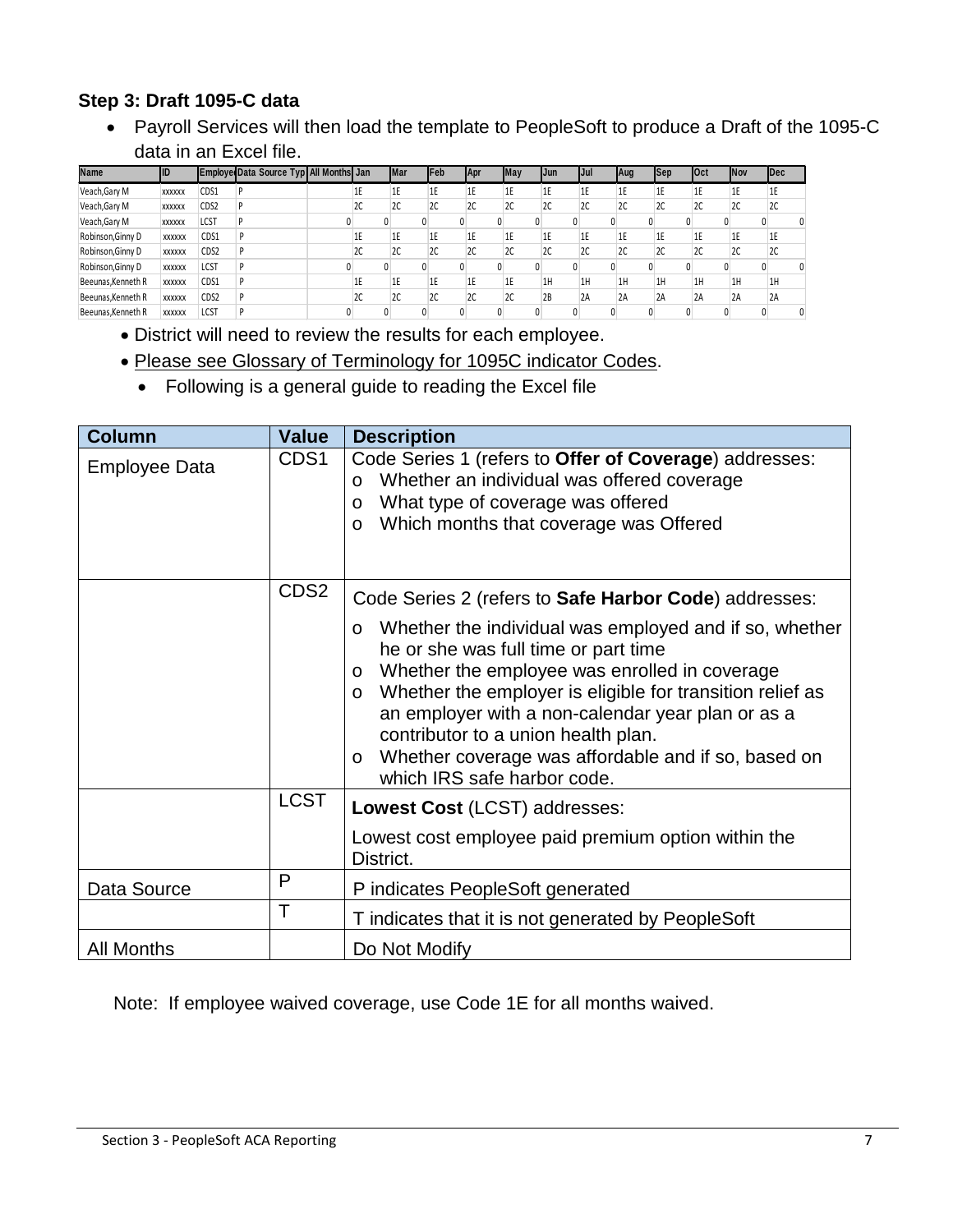- District will need to review the results for each employee
	- o If changes are needed, make them directly on the Excel file as indicated below:
		- o To change data on an existing:
			- Change the Data Source column value to T
			- **Highlight the entire row which contains the change**
			- Return the updated 1095-C draft data back to the Payroll Services secure file transfer site.
		- o To add a new employee:
			- Each employee should have three rows (one for CDS1, CDS2, LCST)
				- $\bullet$  Data Extract ID = 1094C1095C
				- ALE Member = Three-Digit Number district number (example: 001)
				- $\bullet$  Employee Data = one of the following values CDS1, CDS2, LCST
				- $\bullet$  Data Source = T
				- Highlight the entire row which contains the change
				- Return the updated 1095-C draft data back to Payroll Services secure file transfer site.
		- o To remove an employee (i.e. the employee will not receive a Form 1095C):
			- Highlight all three rows for the employee and indicate Remove in Column U
			- Return the updated 1095-C draft data back to Payroll Services secure file transfer site.
		- o If no changes are needed, notify Payroll Services, via email, that data is approved for printing

# **Note: Only rows with changes will be reloaded by Payroll Services.**

|                                                     |     |                           |             |                                                          | н    |      |      |      |      |      |           | $\Omega$ |           |      |      |      |                           |             |
|-----------------------------------------------------|-----|---------------------------|-------------|----------------------------------------------------------|------|------|------|------|------|------|-----------|----------|-----------|------|------|------|---------------------------|-------------|
| Data Extract ID - ALE Member - Calendar Year - Name |     |                           |             | Employee Data - Data Source Typ - All Months - Jan - Feb |      |      |      |      |      |      |           |          |           |      |      |      | $\cdot$ Oct - Nov - Dec - |             |
| 1094C1095C                                          | 001 | 2017 Jacques, Stephanie A | 120645 CD51 |                                                          |      | 1E.  | 1E   | 1E   | 1E.  | 1E   | 1E        | 1H       | 1H        | 1H   | 1H   | 1H   | 1H                        |             |
| 1094C1095C                                          | 001 | 2017 Jacques, Stephanie A | 120645 CDS2 |                                                          |      |      |      | 20   |      |      |           |          | <b>2A</b> | 2A.  |      | 2A   | 2A                        |             |
| 1094C1095C                                          | 001 | 2017 Jacques, Stephanie A | 120645 LCST |                                                          | 0.00 | 0.00 | 0.00 | 0.00 | 0.00 | 0.00 | 0.00      | 0.00     | 0.00      | 0.00 | 0.00 | 0.00 | 0.00                      |             |
| 1094C1095C                                          | 001 | 2017 Flowers, Jessica Lee | 123479 CD51 |                                                          |      | 1E   |      | IF.  |      | 18.  |           |          | 16        |      | 18   | 16   | 1F                        |             |
| 1094C1095C                                          | 001 | 2017 Flowers, Jessica Lee | 123479 CDS2 |                                                          |      |      | 2C   | 2C   | 2C   | 2C   |           | 2C       | 2C        | 2C   | 2C   | 2C   | 2C                        |             |
| 1094C1095C                                          | 001 | 2017 Flowers, Jessica Lee | 123479 LCST |                                                          | 0.00 | 0.00 | 0.00 | 0.00 | 0.00 | 0.00 | 0.00      | 0.00     | 0.00      | 0.00 | 0.00 | 0.00 | 0.00                      |             |
| 1094C1095C                                          | 001 | 2017 Fernandez, Ted David | 125654 CDS1 |                                                          |      | 1E   | 1E   | 16   | 1F   | 1E   | <b>1F</b> | 1E       | 1E        | 1E   | 16.  | 1E   | 1E                        |             |
| 1094C1095C                                          | 001 | 2017 Fernandez, Ted David | 125654 CDS2 |                                                          |      | 2C   | 2C   | 2C   | 2C   | 2C   | 2C        | 2C       | <b>2C</b> | 2C   | 2C   | 2C   | 2C                        |             |
| 1094C1095C                                          | 001 | 2017 Fernandez Ted David  | 125654 LCST |                                                          | 0.00 | n or |      |      |      |      |           |          |           |      |      | 0.00 | 0.00                      |             |
| 1094C1095C                                          | 001 | 2017 Myers Carolyn Ilene  | 128018 CD51 |                                                          |      | IE.  |      | I F. |      | 1F   |           | 16       | 1F        | 1F   |      |      |                           | Remove      |
| 1094C1095C                                          | 001 | 2017 Myers Carolyn Ilene  | 128018 CDS2 |                                                          |      |      |      |      |      |      |           |          |           |      |      |      |                           | Remove      |
| 1094C1095C                                          | 001 | 2017 Myers, Carolyn Ilene | 128018 LCST |                                                          |      | 0.00 |      |      |      |      |           |          |           |      |      |      |                           | 0.00 Remove |

# **Step 4: Uploading the 1095-C changes and reviewing Updated 1095-C data**

- Payroll Services will then upload the changes only and produce a new Excel file with the updated 1095-C data for all the employees.
- Payroll Services will send the updated 1095-C back to the District for another review. This process may occur multiple times until the District has approved the entire form up to the published deadline. Please refer to the deadlines.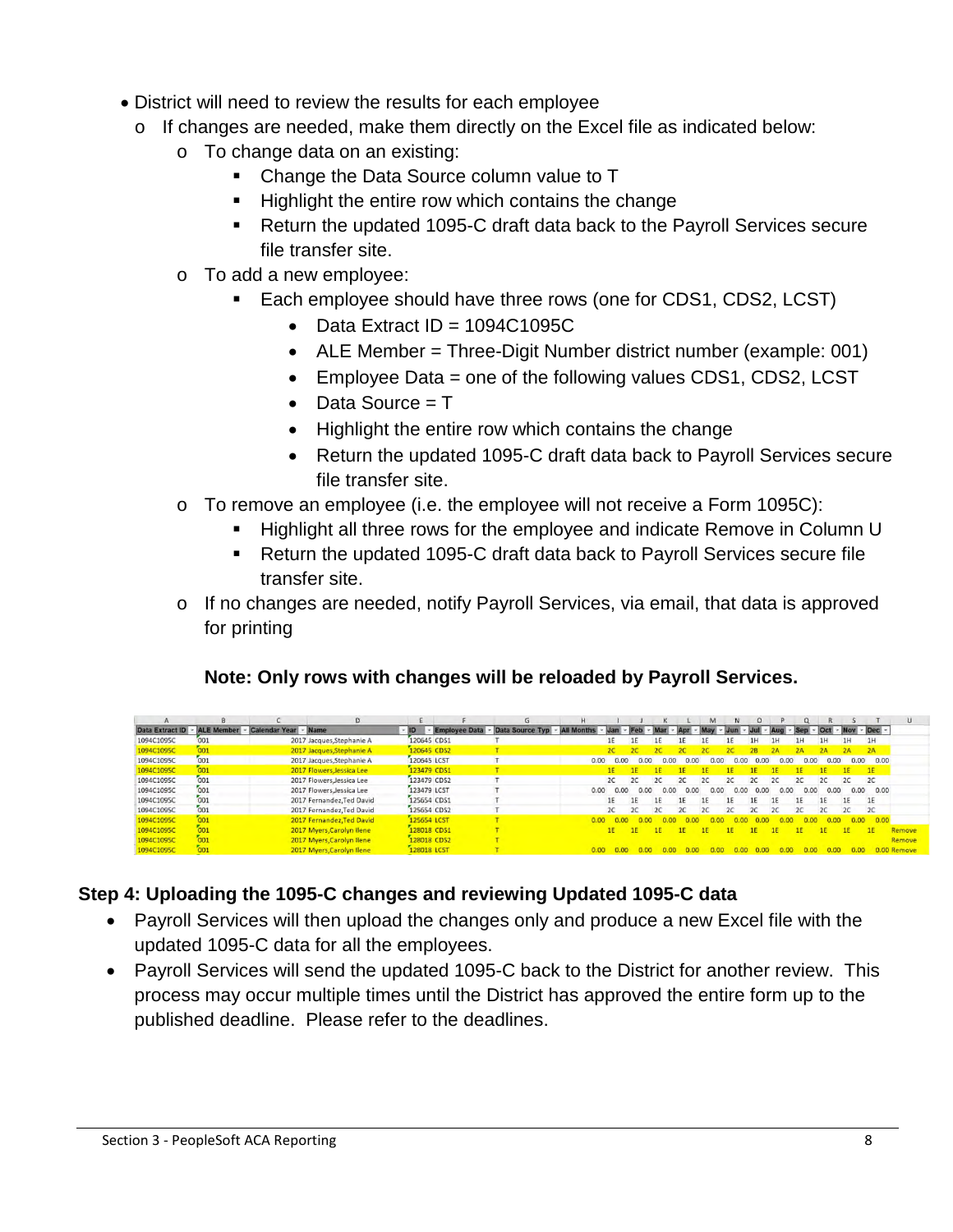#### **Step 5: Returning the signed 1094-C form**

- Once the entire 1095-C file has been approved, Payroll Services will provide the District a Form 1094-C that will need to be completed and signed by an authorized representative of the School District (wet signature needed).
- District will need to upload all three pages of the signed, dated Form 1094-C to the Payroll Services secure file transfer site.
- Deadline to return the finalized 1095-C is **12/06/21** and1094-C is **12/13/21.**

| 1094-C<br><b>Coverage Information Returns</b><br>201<br>Dapartment of the Treasury<br>Go to www.irs.gov/Form1094C for instructions and the latest information.<br>Internal Revenue Service<br>Applicable Large Employer Member (ALE Member)<br>Part I<br>2 Employer identification number (EIN)<br>1 Name of ALE Member (Employer)<br>Chula Vista Elem School District<br>3 Street address (including room or suite no.)<br>84 East J Street<br>6 Country and ZIP or foreign postal code<br>5 State or province<br>4 City or town<br>CA<br>91910<br>Chula Vista<br>8 Contact telephone number<br>7 Name of person to contact<br>10 Employer identification number (EIN)<br>9 Name of Designated Government Entity (only if applicable)<br>11 Street address (including room or suite no.)<br>For Official Use Only<br>14 Country and ZIP or foreign postal code<br>13 State or province<br>12 City or town<br>16 Contact telephone number<br>15 Name of person to contact<br>THE CHILD CHINESE SHOULD COME . The CHINA'S CONSULTING THE CHINA'S CONSULTING THE CHINA'S CONSULTANCE<br>17 Reserved.<br>A CALLA THREE CHARGE<br>3265<br>18 Total number of Forms 1095-C submitted with this transmittal<br>.<br>$\overline{\mathsf{x}}$<br>19 Is this the authoritative transmittal for this ALE Member? If "Yes," check the box and continue. If "No," see instructions<br><b>ALE Member Information</b><br>Part II<br>3265<br>20 Total number of Forms 1095-C filed by and/or on behalf of ALE Member.<br>21 Is ALE Member a member of an Aggregated ALE Group?<br>If "No," do not complete Part IV.<br>22 Certifications of Eligibility (select all that apply):<br>D. 98% Offer Method<br><b>B.</b> Reserved<br>C. Reserved<br>A. Qualifying Offer Method<br>addcuments, and to the best of my knowledge and belief, they all have correct, and complete.<br>penalties of perjury, I declare that I have examined this return and accompany<br><b>Unde</b><br>Date<br>Title<br>Signature<br>Form 1094-C (2017)<br>For Privacy Act and Paperwork Reduction Act Notice, see separate instructions.<br>Cat. No. 61571A | Transmittal of Employer-Provided Health Insurance Offer and |  | CORRECTED | OMB No. 1545-2251 |
|-----------------------------------------------------------------------------------------------------------------------------------------------------------------------------------------------------------------------------------------------------------------------------------------------------------------------------------------------------------------------------------------------------------------------------------------------------------------------------------------------------------------------------------------------------------------------------------------------------------------------------------------------------------------------------------------------------------------------------------------------------------------------------------------------------------------------------------------------------------------------------------------------------------------------------------------------------------------------------------------------------------------------------------------------------------------------------------------------------------------------------------------------------------------------------------------------------------------------------------------------------------------------------------------------------------------------------------------------------------------------------------------------------------------------------------------------------------------------------------------------------------------------------------------------------------------------------------------------------------------------------------------------------------------------------------------------------------------------------------------------------------------------------------------------------------------------------------------------------------------------------------------------------------------------------------------------------------------------------------------------------------------------------------------------------------------------------------------------------------------------|-------------------------------------------------------------|--|-----------|-------------------|
|                                                                                                                                                                                                                                                                                                                                                                                                                                                                                                                                                                                                                                                                                                                                                                                                                                                                                                                                                                                                                                                                                                                                                                                                                                                                                                                                                                                                                                                                                                                                                                                                                                                                                                                                                                                                                                                                                                                                                                                                                                                                                                                       |                                                             |  |           |                   |
|                                                                                                                                                                                                                                                                                                                                                                                                                                                                                                                                                                                                                                                                                                                                                                                                                                                                                                                                                                                                                                                                                                                                                                                                                                                                                                                                                                                                                                                                                                                                                                                                                                                                                                                                                                                                                                                                                                                                                                                                                                                                                                                       |                                                             |  |           |                   |
|                                                                                                                                                                                                                                                                                                                                                                                                                                                                                                                                                                                                                                                                                                                                                                                                                                                                                                                                                                                                                                                                                                                                                                                                                                                                                                                                                                                                                                                                                                                                                                                                                                                                                                                                                                                                                                                                                                                                                                                                                                                                                                                       |                                                             |  |           |                   |
|                                                                                                                                                                                                                                                                                                                                                                                                                                                                                                                                                                                                                                                                                                                                                                                                                                                                                                                                                                                                                                                                                                                                                                                                                                                                                                                                                                                                                                                                                                                                                                                                                                                                                                                                                                                                                                                                                                                                                                                                                                                                                                                       |                                                             |  |           |                   |
|                                                                                                                                                                                                                                                                                                                                                                                                                                                                                                                                                                                                                                                                                                                                                                                                                                                                                                                                                                                                                                                                                                                                                                                                                                                                                                                                                                                                                                                                                                                                                                                                                                                                                                                                                                                                                                                                                                                                                                                                                                                                                                                       |                                                             |  |           |                   |
|                                                                                                                                                                                                                                                                                                                                                                                                                                                                                                                                                                                                                                                                                                                                                                                                                                                                                                                                                                                                                                                                                                                                                                                                                                                                                                                                                                                                                                                                                                                                                                                                                                                                                                                                                                                                                                                                                                                                                                                                                                                                                                                       |                                                             |  |           |                   |
|                                                                                                                                                                                                                                                                                                                                                                                                                                                                                                                                                                                                                                                                                                                                                                                                                                                                                                                                                                                                                                                                                                                                                                                                                                                                                                                                                                                                                                                                                                                                                                                                                                                                                                                                                                                                                                                                                                                                                                                                                                                                                                                       |                                                             |  |           |                   |
|                                                                                                                                                                                                                                                                                                                                                                                                                                                                                                                                                                                                                                                                                                                                                                                                                                                                                                                                                                                                                                                                                                                                                                                                                                                                                                                                                                                                                                                                                                                                                                                                                                                                                                                                                                                                                                                                                                                                                                                                                                                                                                                       |                                                             |  |           |                   |
|                                                                                                                                                                                                                                                                                                                                                                                                                                                                                                                                                                                                                                                                                                                                                                                                                                                                                                                                                                                                                                                                                                                                                                                                                                                                                                                                                                                                                                                                                                                                                                                                                                                                                                                                                                                                                                                                                                                                                                                                                                                                                                                       |                                                             |  |           |                   |
|                                                                                                                                                                                                                                                                                                                                                                                                                                                                                                                                                                                                                                                                                                                                                                                                                                                                                                                                                                                                                                                                                                                                                                                                                                                                                                                                                                                                                                                                                                                                                                                                                                                                                                                                                                                                                                                                                                                                                                                                                                                                                                                       |                                                             |  |           |                   |
|                                                                                                                                                                                                                                                                                                                                                                                                                                                                                                                                                                                                                                                                                                                                                                                                                                                                                                                                                                                                                                                                                                                                                                                                                                                                                                                                                                                                                                                                                                                                                                                                                                                                                                                                                                                                                                                                                                                                                                                                                                                                                                                       |                                                             |  |           |                   |
|                                                                                                                                                                                                                                                                                                                                                                                                                                                                                                                                                                                                                                                                                                                                                                                                                                                                                                                                                                                                                                                                                                                                                                                                                                                                                                                                                                                                                                                                                                                                                                                                                                                                                                                                                                                                                                                                                                                                                                                                                                                                                                                       |                                                             |  |           |                   |
|                                                                                                                                                                                                                                                                                                                                                                                                                                                                                                                                                                                                                                                                                                                                                                                                                                                                                                                                                                                                                                                                                                                                                                                                                                                                                                                                                                                                                                                                                                                                                                                                                                                                                                                                                                                                                                                                                                                                                                                                                                                                                                                       |                                                             |  |           |                   |
|                                                                                                                                                                                                                                                                                                                                                                                                                                                                                                                                                                                                                                                                                                                                                                                                                                                                                                                                                                                                                                                                                                                                                                                                                                                                                                                                                                                                                                                                                                                                                                                                                                                                                                                                                                                                                                                                                                                                                                                                                                                                                                                       |                                                             |  |           |                   |
|                                                                                                                                                                                                                                                                                                                                                                                                                                                                                                                                                                                                                                                                                                                                                                                                                                                                                                                                                                                                                                                                                                                                                                                                                                                                                                                                                                                                                                                                                                                                                                                                                                                                                                                                                                                                                                                                                                                                                                                                                                                                                                                       |                                                             |  |           |                   |
|                                                                                                                                                                                                                                                                                                                                                                                                                                                                                                                                                                                                                                                                                                                                                                                                                                                                                                                                                                                                                                                                                                                                                                                                                                                                                                                                                                                                                                                                                                                                                                                                                                                                                                                                                                                                                                                                                                                                                                                                                                                                                                                       |                                                             |  |           |                   |
|                                                                                                                                                                                                                                                                                                                                                                                                                                                                                                                                                                                                                                                                                                                                                                                                                                                                                                                                                                                                                                                                                                                                                                                                                                                                                                                                                                                                                                                                                                                                                                                                                                                                                                                                                                                                                                                                                                                                                                                                                                                                                                                       |                                                             |  |           |                   |
|                                                                                                                                                                                                                                                                                                                                                                                                                                                                                                                                                                                                                                                                                                                                                                                                                                                                                                                                                                                                                                                                                                                                                                                                                                                                                                                                                                                                                                                                                                                                                                                                                                                                                                                                                                                                                                                                                                                                                                                                                                                                                                                       |                                                             |  |           |                   |
|                                                                                                                                                                                                                                                                                                                                                                                                                                                                                                                                                                                                                                                                                                                                                                                                                                                                                                                                                                                                                                                                                                                                                                                                                                                                                                                                                                                                                                                                                                                                                                                                                                                                                                                                                                                                                                                                                                                                                                                                                                                                                                                       |                                                             |  |           |                   |
|                                                                                                                                                                                                                                                                                                                                                                                                                                                                                                                                                                                                                                                                                                                                                                                                                                                                                                                                                                                                                                                                                                                                                                                                                                                                                                                                                                                                                                                                                                                                                                                                                                                                                                                                                                                                                                                                                                                                                                                                                                                                                                                       |                                                             |  |           |                   |
|                                                                                                                                                                                                                                                                                                                                                                                                                                                                                                                                                                                                                                                                                                                                                                                                                                                                                                                                                                                                                                                                                                                                                                                                                                                                                                                                                                                                                                                                                                                                                                                                                                                                                                                                                                                                                                                                                                                                                                                                                                                                                                                       |                                                             |  |           |                   |
|                                                                                                                                                                                                                                                                                                                                                                                                                                                                                                                                                                                                                                                                                                                                                                                                                                                                                                                                                                                                                                                                                                                                                                                                                                                                                                                                                                                                                                                                                                                                                                                                                                                                                                                                                                                                                                                                                                                                                                                                                                                                                                                       |                                                             |  |           | No                |
|                                                                                                                                                                                                                                                                                                                                                                                                                                                                                                                                                                                                                                                                                                                                                                                                                                                                                                                                                                                                                                                                                                                                                                                                                                                                                                                                                                                                                                                                                                                                                                                                                                                                                                                                                                                                                                                                                                                                                                                                                                                                                                                       |                                                             |  |           |                   |
|                                                                                                                                                                                                                                                                                                                                                                                                                                                                                                                                                                                                                                                                                                                                                                                                                                                                                                                                                                                                                                                                                                                                                                                                                                                                                                                                                                                                                                                                                                                                                                                                                                                                                                                                                                                                                                                                                                                                                                                                                                                                                                                       |                                                             |  |           |                   |
|                                                                                                                                                                                                                                                                                                                                                                                                                                                                                                                                                                                                                                                                                                                                                                                                                                                                                                                                                                                                                                                                                                                                                                                                                                                                                                                                                                                                                                                                                                                                                                                                                                                                                                                                                                                                                                                                                                                                                                                                                                                                                                                       |                                                             |  |           |                   |
|                                                                                                                                                                                                                                                                                                                                                                                                                                                                                                                                                                                                                                                                                                                                                                                                                                                                                                                                                                                                                                                                                                                                                                                                                                                                                                                                                                                                                                                                                                                                                                                                                                                                                                                                                                                                                                                                                                                                                                                                                                                                                                                       |                                                             |  |           |                   |
|                                                                                                                                                                                                                                                                                                                                                                                                                                                                                                                                                                                                                                                                                                                                                                                                                                                                                                                                                                                                                                                                                                                                                                                                                                                                                                                                                                                                                                                                                                                                                                                                                                                                                                                                                                                                                                                                                                                                                                                                                                                                                                                       |                                                             |  |           |                   |

See below and the following page for a sample Form 1094-C: